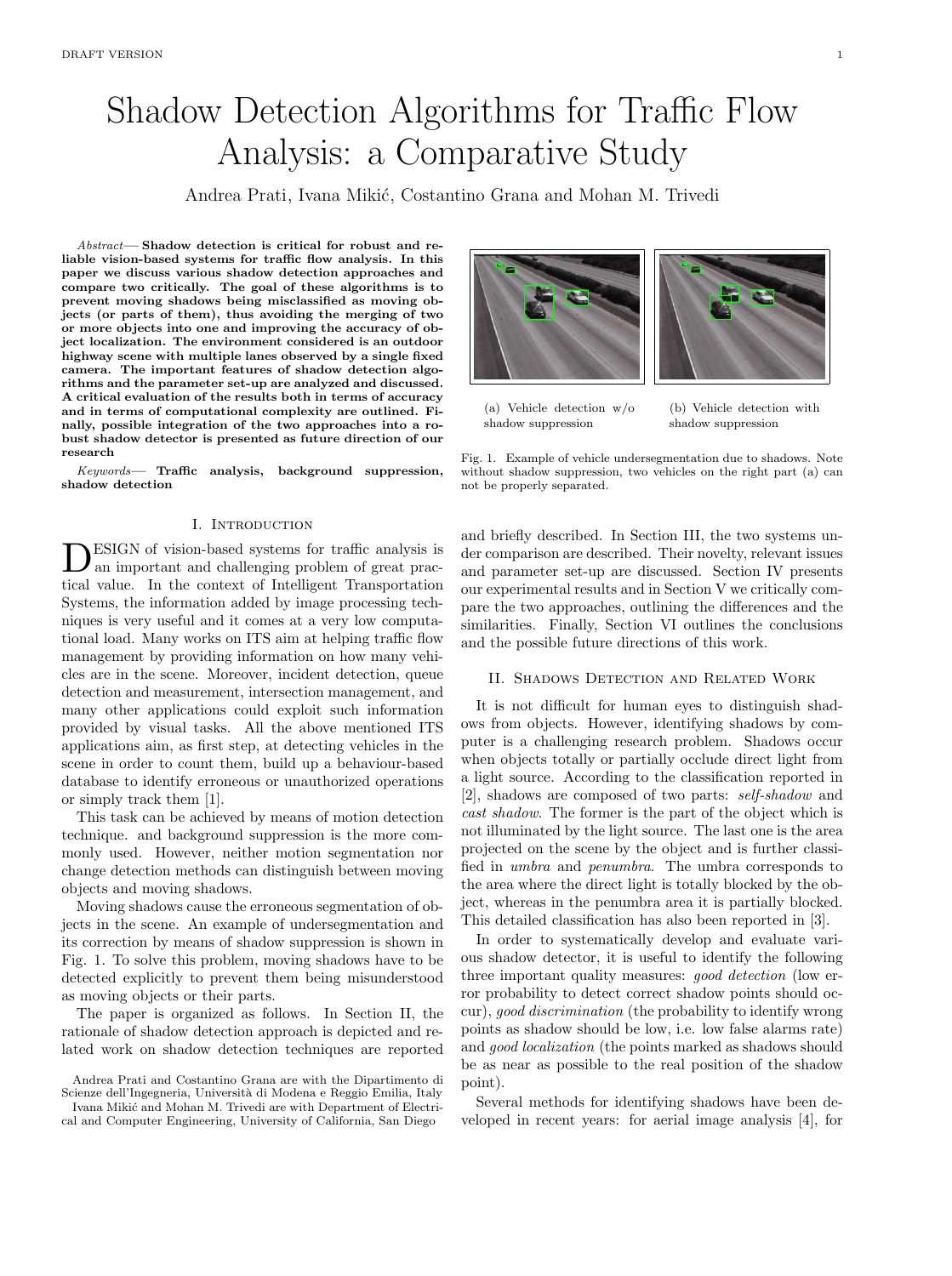estimating objects shape [2] and for object detection enhancement [3][5][6], with particular relevance to ITS [7][8]. Most of the papers, and also the two system considered in the next section, do not examine the self-shadow (expect in [2]) and typically they concentrate the attention on umbra, considering the penumbra as a particular case of umbra. Moreover, in ITS there is little interest (typically) on detecting still cast shadows (due, for example, to trees in the scene), but only on moving cast shadows.



Fig. 2. Shadow detector approaches taxonomy. First the approaches are classified by means of their statistical or non-statistical approach. Further classification for parametric or model-based choose is done. Finally, every approach can be identified by the spectral, spatial and temporal features they exploit.

In Fig. 2 we show a possible taxonomy of existing approaches on shadow detection present in literature. Examples of a deterministic model-based approach are reported in [4][7][9] (exploiting gray level, local and static features), while approaches in [2][3] can be classified as deterministic non-model based (both use region and static gray level features). In the statistical approaches [8] is an example of the parametric approach and [5][6] of the non-parametric approach. All these [8][5][6] use color, region and dynamic features. In this paper, we focus on two particular approaches: a deterministic non-model based approach with color, local and static features, and a statistical parametric approach with color, region and dynamic features.

In [3], authors classify the previous work by means of their assumptions and state that four assumptions can be mainly found:

1. The light source is assumed to be strong.

2. The background and the camera are assumed to be static and the background textured.

3. The background is assumed to be planar.

4. The extent of the light source is sufficiently large to cause the formation of penumbra [2].

Even if some papers do not take into account these assumptions, most of them are based on them.

In [3], these assumptions are exploited to assert some statements. First, shadow points can be detected from the scene by means of frame difference. In fact, they demonstrate that difference between current frame and a reference frame is high in presence of shadows. Thus, typically the first step computed for shadow detection is the difference between the current frame and a reference image, that can be the previous frame, as in [3], or a reference frame, typically named background model [7][5][10]. Shadow points are part of the thresholded difference mask.

Second, the assumption 2 is used to distinguish between shadow and object in changed image regions (extracted using the above-mentioned difference). The textured background allows to extract edges in two consecutive images and to classify them as static or moving. In [3], this is achieved by classifying as static a pixel belonging to an edge if in a local neighborhood of it the energy in high frequencies of the frame difference is low.

Third, shadows smooth the background they cover. In fact, the assumption 3 says that the background is planar and the ligth source is distant from it. Starting from that, the authors demonstrate that this implies that shadow regions are characterized by low variance (in a local neighborhood of their pixel) of the ratio between the appearance of the pixels in current frame and that in the reference frame.

Frame differencing typically detects not only shadows, but also foreground points. The papers in literature mainly differ by means of how they distinguish between those points. In [8] a statistical approach is used to describe the distribution of shadow points by means of a-priori probability and a-posteriori estimation. Some other works [7][4][9] use the 3-D model information of both the scene and the objects to estimate position and size of cast shadows. Finally, many works locally exploit pixel appearance change due to cast shadows [2][6][5][3]. A possible approach is to compute the ratio between the luminance of pixels after and before shadow appears. This is actually what some authors exploit in their works [5].

## III. Description of the Systems

In this section, two ITS management systems with shadow detection capabilities are presented: the former based on a deterministic non-model based approach, the last on a statistical parametric approach.

The first one has been developed in the Imagelab laboratory in the Dipartimento di Scienze dell'Ingegneria at the Universit`a di Modena e Reggio Emilia, Modena, Italy. It is called SAKBOT (Statistical And Knowledge-Based Object Tracker) and it aims to be a general-purpose objects detector and tracker for both indoor and outdoor environments. See  $[10][11]$  for details.

The second system is part of the **ATON** (Autonomous Transportation agents for On-scene Networked incident management) project [8][12][1]. It has been developed in the CVRR (Computer Vision and Robotics Research) laboratory in the Department of Electrical and Computer Engineering at the UCSD, San Diego, USA. It integrates the shadows knowledge into a complex and distributed multisensor environment for incident detection and management and for traffic flow analysis.

#### A. Deterministic non-model based approach

Sakbot performs object detection by means of a background suppression. One of its major novelties is the way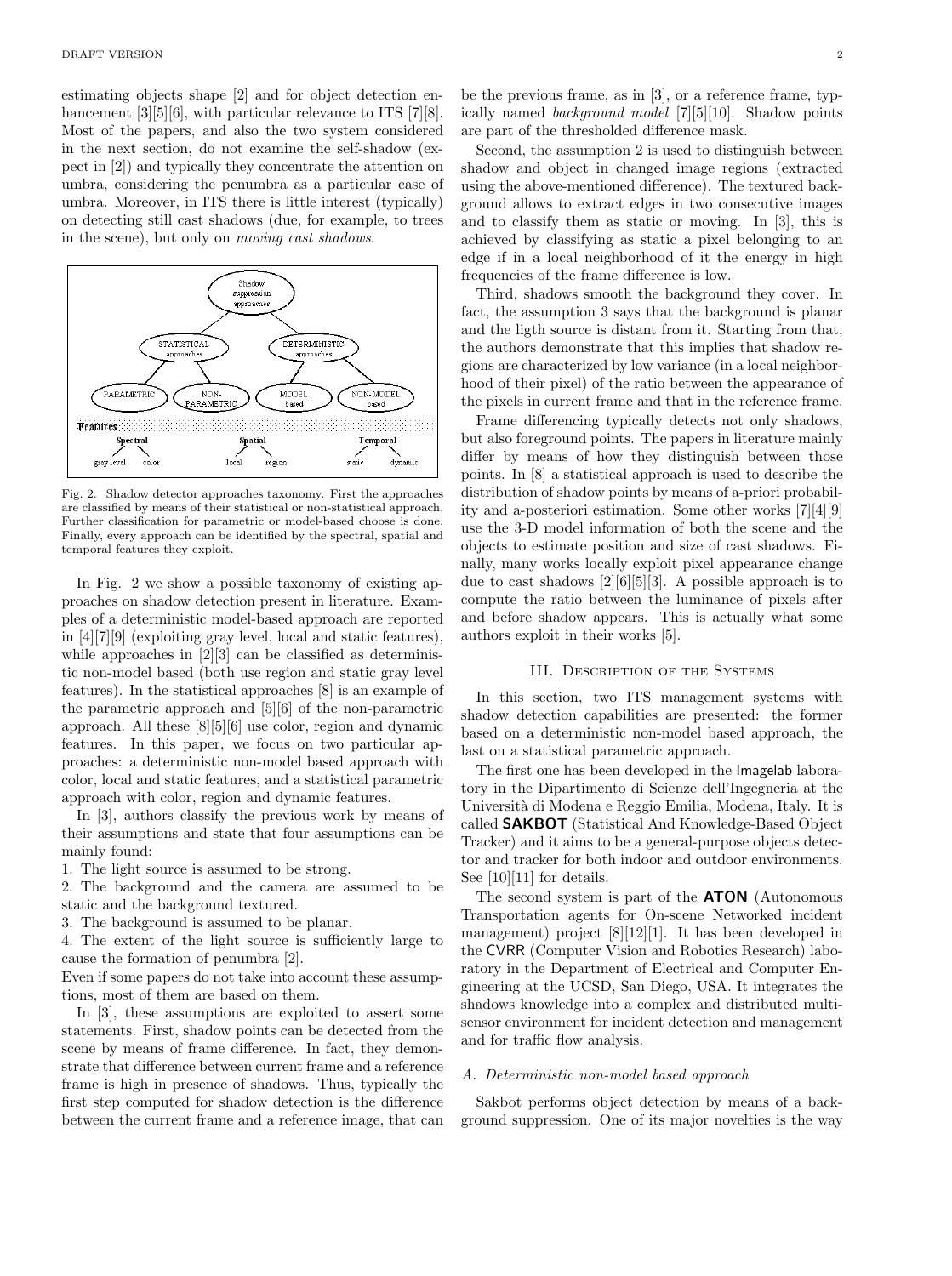the background model is computed. Please see [10][11] for details.

Many works in literature fail to distinguish between moving shadow points and moving object points. In fact, object points typically have a inter-frame difference greater than a threshold and it is not unusual that the ratio between their luminance and the luminance of the corresponding reference image point is similar to that between shadows and reference image. Even the variance of the ratio in a neighborhood could be low, if the object is particularly smooth. For this reason, Sakbot exploits the information on chrominance too.



Fig. 3. Sakbot shadow detection. Light gray pixels would be detected as shadow using only luminance information, while white pixels are detected using the color information too. Note that the miscalssification of part of the car as shadow can be removed.

Using chrominance information increases the accuracy of the system, as it is possible to see in Fig. 3: black pixels are those classified as belonging to the background model, dark gray pixels those classified as foreground, light gray ones would be identified as shadows by means of only the luminance information, while white pixels are shadow points detecting using also the chrominance information. Removing light gray pixels from the shadow mask improves the accuracy by avoiding the misclassification as shadow of pixel belonging to the car. Nevertheless, this produces a wrong classification of some pixels of the shadow and does not eliminate all the wrong pixels of the car.

To do this, Sakbot first converts pixel information from the RGB color space to the HSV color space. HSV color space corresponds closely to the human perception of color [13] and it has revealed more accuracy to distinguish shadows. Then, it tries to estimate how the occlusion due to shadow changes the value of H, S and V. In Fig. 4, an example of shadow behaviour in HSV space is reported. Red arrows indicate three shadows passing over the point selected, whereas blue one indicates the passage of an object over it. The rationale is that cast shadow's occlusion darkens the background pixel and saturate its color. The first assumption is well evident in Fig. 4(a). The second assumption helps distinguish the object points from the shadow points. Another interesting point is that shadows often lower the saturation of the points.

Sakbot exploits these assumptions to define the shadow

points mask  $SP_k$  as follows:

$$
SP_k(x,y) = \begin{cases} 1 & \text{if } \alpha \leq \frac{I_k^V(x,y)}{B_k^V(x,y)} \leq \beta \\ \wedge (I_k^S(x,y) - B_k^S(x,y)) \leq \tau_S \\ \wedge |I_k^H(x,y) - B_k^H(x,y)| \leq \tau_H \\ 0 & otherwise \end{cases} \tag{1}
$$

where  $I_k(x, y)$  and  $B_k(x, y)$  are the pixel values at coordinate  $(x,y)$  in the input image (frame k) and in the background model (computed at frame k), respectively. The use of  $\beta$  allows to avoid identification as shadows of the points where the background was slightly changed by noise, whereas  $\alpha$  takes into account the "power" of the shadow (see at the end of this subsection for further details). On channel S a threshold on the difference is performed. According to Fig. 4(b) and to the consideration above, this difference is usually negative for shadow points. On the channel H a threshold on the absolute difference produces better results.

In Fig. 5 some results of the shadow detector of Sakbot are presented. In Fig. 5(a) two shadows on the right are identified. This is correct because they are cast by two vehicles not visible in the scene. Consequently, Sakbot detects these shadows (Fig. 5(b)) and corrects this problem  $(Fig. 5(c))$ .

The values assigned to the four thresholds allow to adapt Sakbot to the environment conditions. As abovementioned, the value of  $\beta$  is useful for increasing the robustness of the system to noise.  $\alpha$  takes into account how strong the light source is w.r.t. the reflectance and irradiance of the objects. Thus, stronger and higher the sun (in the outdoor scenes), the lower  $\alpha$  should be chosen. The choice of the parameters  $\tau_H$  and  $\tau_S$  is less straightforward and, for now, is done empirically.

# B. Statistical parametric approach

The moving shadow detection algorithm developed for the ATON project is described in detail in [8]. It is based on the detection of umbra of moving cast shadow in outdoor traffic video scene. It deals with non-modeled environments and it takes into account most of the assumptions described in Section II. Its key novelty is the use of three sources of information to help in detecting shadows and objects:

• *local* information based on appearance of the individual pixel

• *spatial* information based on the assumption that objects and shadows are compact regions in the scene

• *temporal* information that states that object and shadow position can be predicted from previous frames

The local information is exploited assuming that if  $\mathbf{v} = [\mathbf{R}, \mathbf{G}, \mathbf{B}]^{\mathrm{T}}$  is the value of the pixel not shadowed, a shadow changes the color appearance by means of an approximated linear transformation  $\bar{\mathbf{v}} = \mathbf{D}\mathbf{v}$ , where  $\mathbf{D} =$  $diag(\mathbf{d}_{\mathbf{R}}, \mathbf{d}_{\mathbf{G}}, \mathbf{d}_{\mathbf{B}}) = diag(0.48, 0.47, 0.51)$  is a diagonal matrix obtained by experimental evaluation and on the assumptions described in Section II. Moreover, in traffic video scenes it has been observed that shadowed surfaces appear bluer. Given the means and the variances for the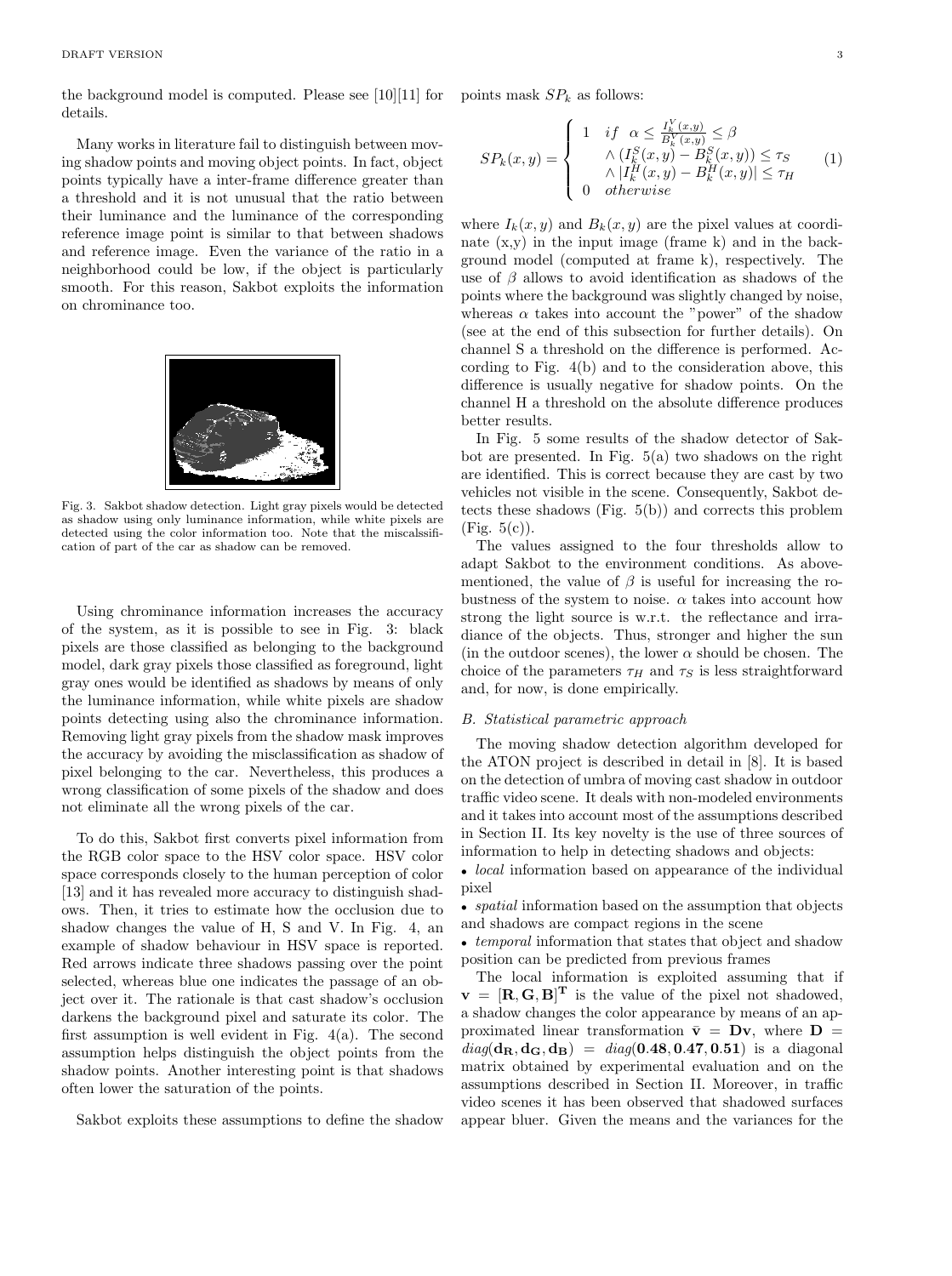

Fig. 4. HSV color space components change due to shadows. Red arrows indicate the passage of three shadows over the point. Blue arrow indicates the passage of a car over it.



Fig. 5. Examples of Sakbot's shadow detector. Note that shadows are included in the moving objects if no shadows suppression is applied (a) and that, using the shadow detection (b), Sakbot removes the shadows from the objects (c).

three color channel for reference points, it is straightforward to derive the corresponding values under shadows as  $\mu_{SH}^i = \mu_{IL}^i d_i$  and  $\sigma_{SH}^i = \sigma_{IL}^i d_i$ , with  $i \in R, G, B$ .

suppression

Pixels in current frame are classified by ATON into three classes: background, foreground and shadow. A fading memory estimator calculates background means and variances for all pixel locations and derived statistics for the same pixel when shadowed are obtained using the equations above. Then, ATON starts the segmentation by comparing the feature vector for each pixel to the mean at that location in the background model. If not significantly different, pixel is classified as background. Otherwise, ATON assigns to the pixel the a-priori probabilities  $p_{BG}$ ,  $p_{FG}$  and  $p_{SH}$  of belonging to background, foreground and shadow classes, respectively. Values chosen are  $p_{BG} = 0.3$ ,  $p_{FG} = 0.4$  and  $p_{SH} = 0.4$ . A pixel is then classified maximizing the aposteriori probability of the class membership:

$$
p(C_i/\mathbf{v}) = \frac{p(\mathbf{v}/C_i)p(C_i)}{\sum_{\mathbf{j}=\mathbf{R},\mathbf{G},\mathbf{B}} p(\mathbf{v}/C_j)p(C_j)}
$$
(2)

ATON improves the detection performance imposing spatial constraints. It performs an iterative probabilistic relaxation to propagate neighborhood information. This is achieved by assigning the class membership probabilities in the next iteration using the results of the previous step on the neighborhood pixels. The scheme (reported in [8]) converges quickly, and there is no noticeable change beyond the second iteration. After this, a post-processing is performed: small gaps in foreground regions are eliminated

by scanning horizontally and vertically the image and then a morphological opening is computed.

suppression

For now, ATON does not exploit the temporal information, achieving good experimental results even without it. In Fig. 6 an example of ATON's shadow detector is reported: in Fig. 6(b) red pixels are classified as foreground, blue as shadow and green as background.

The values of D matrix and the starting a-priori probabilities are parameters to be chosen for a certain video sequence, and should be recomputed for different light and environment conditions. However, these are the only parameters to be set (a part for the threshold on the difference between the mean of the background and the current pixel, but this is almost independent of the sequence).

# IV. Experimental Results

In this section, the two systems are compared by means of their accuracy. This issue takes into account both the goodness features of good detection and good discrimination, emphasized at the begin of Section II. The first one can be achieved by minimizing the false negatives, i.e. the shadow points classified as background/foreground, while to obtain a good discrimination, the false positives, i.e. the foreground/background points detected as shadows, should be minimized. In Table I, these two types of evaluation are reported for both systems, before and after their respective improvements.

To compare the systems some frames have been manually segmented in order to identify shadows, foreground and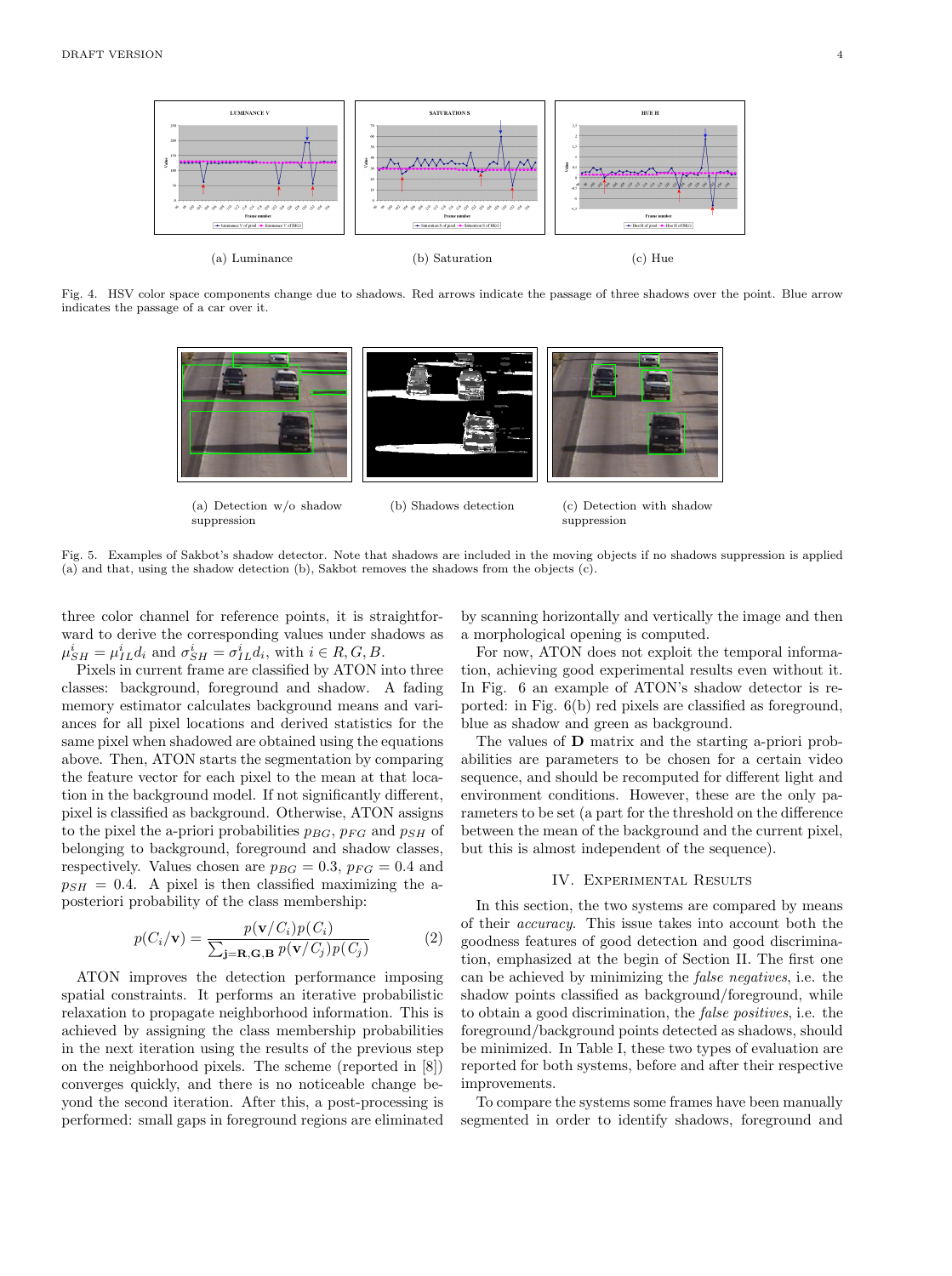

Fig. 6. Example of ATON's shadow detector. (a) reports the input image. (b) Classification results exploiting only local information. Red pixels are classified as foreground, blue as shadows and green as background. (c) is the same of (b) with background pixels not shown and (d) is the result after spatial exploitation and post-processing.

|                       | FN   | FP.  | Shadow Accuracy   Overall Accuracy $\%$ |           |
|-----------------------|------|------|-----------------------------------------|-----------|
| Sakbot $w/o$ color    | 1508 | 3190 | $60.59\%$                               | 91.65\%   |
| Sakbot with color     | 1806 | 1778 | $68.56\%$                               | $93.10\%$ |
| ATON $w/o$ post-proc. | 2529 | 1527 | 57.37\%                                 | 92.09%    |
| ATON with post-proc.  | 2654 | 1159 | $60.67\%$                               | 92.65\%   |

TABLE I

Experimental measurements of accuracy. Both the systems achieve an higher accuracy by introducing the respective improvements (compare row 1 and 3 with row 2 and 4. The overall accuracy is more than the 90%.

background regions. In the test set different situations have been considered (dark/ligth cars, multiple cars or single car, occlusions or not) to stress the Sakbot and ATON systems. The input sequences have been collected from the highway I-5 near San Diego, CA.

In Table I, the **FN** and **FP** columns report the false negatives and the false positive in recognizing the shadows, respectively. The column **Shadow Accuracy** $\%$  reports the accuracy in percentage computed as the ratio between the total number of pixels correctly identified as shadows or foreground and the total number of them present in the manually segmented images. This value takes into account both the false negatives and the false positive and it is the main aim of this comparison. However, in the last column of Table I the Overall Accuracy% of the system is reported and it considers the background points too.

From the experimental results, the improvements achieved using color information in the Sakbot system and the post-processing module in the ATON system are clearly demonstrated. For Sakbot, the color addition heavily decreases the amount of FP (i.e. decrease the misclassification of car points as shadow), but slightly increases the amount of FN. However, the shadow accuracy is increased.

Also in ATON the improvement of post-processing decreases the amount of FP and increases at the same time the number of FN. This is due to the fact that the postprocessing mainly acts on the foreground regions, trying to fill small gaps in them. This actually removes shadow points assigned to foreground regions, thus reducing false positive. For the same reasons, however, this dilatation of foreground regions assigns some shadow points to foreground class, thus the number of false negative increases slightly. Also in this case, the accuracy is increased.

Even if it is the only quantitative way to evaluate the systems, the accuracy is not enough: the capability of shadow suppression to improve the segmentation and tracking systems is the more important issue! If the shadow detection is followed by region labeling, we can achieved an high accuracy (but with sparse shadow pixels) and, nevertheless, we could be unable to cope with undersegmentation. For example, using the Sakbot parameters that produces the results in Table I leads (in some frames) to a fragmented shadow, unable to separate correctly two vehicles. Slightly changing the Sakbot parameters allows to accurately segment the scene, and the shadow accuracy increases from 68, 56% to 69, 37%. However, the FP raise from 1778 to 2274, i.e. the vehicles are eroded. In conclusion, there is a trade-off between accuracy and effectiveness of the system and this must be taken into account during parameter selection for both systems.

An accuracy at object level would be a good issue to evaluate the effectiveness of the system. Unfortunately, this is typically a qualitative evaluation, difficult to do without introducing any uncertainty due to subjective evaluation. For this reason, this work does not consider this type of evaluation.

# V. A Critical Analysis of Comparison

Sakbot and ATON have some differences. In general, Sakbot uses a deterministic non-model based local approach, whereas ATON a statistical parametric spatial one. This implies a different approach on the detection of fore